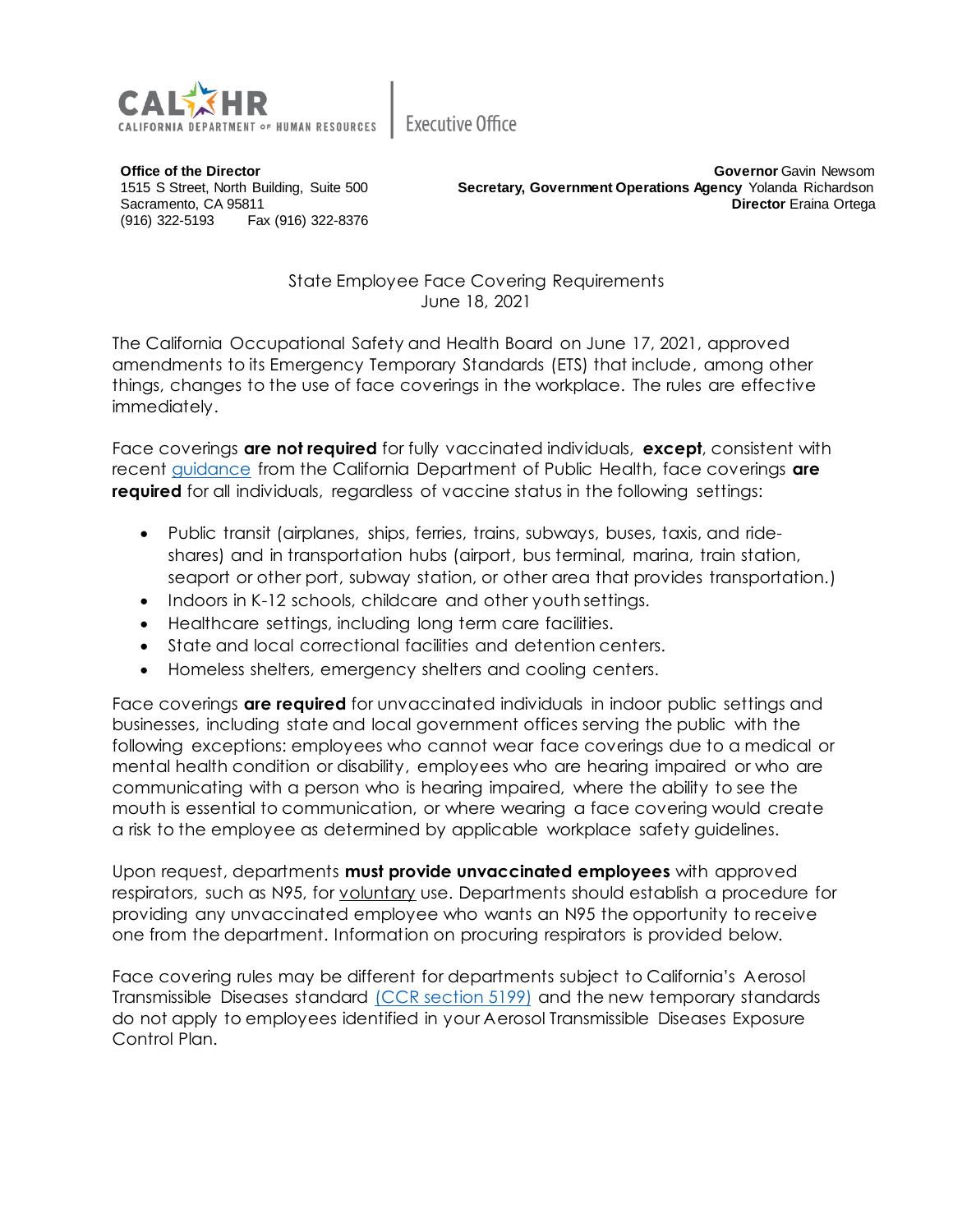Face covering is limited to surgical mask, medical procedure mask, a respirator, or tightly woven or non-woven material of at least two layers. It may not have holes or openings. A face covering does not include a scarf, ski mask, balaclava, bandana, turtleneck, collar or single layer of fabric.

"Fully vaccinated" means the employer has documented that the person received, at least 14 days prior, either the second dose in a two-dose COVID-19 vaccine series or a single-dose COVID-19 vaccine. Vaccines must be FDA approved; have an emergency use authorization from the FDA; or, for persons fully vaccinated outside the United States, be listed for emergency use by the World Health Organization (WHO).

## **Documenting Vaccination Status**

To comply with the ETS, departments are required to implement a procedure to document state employee vaccination status consistent with the following guidelines:

- Departments shall allow employees to self-attest to their vaccination status.
- Departments shall not require verification of vaccination.
- Departments shall maintain a record, somewhere apart from an employee's personnel file, of each employee's attested response about their vaccination status.
- Employees who choose not to attest to their vaccination status shall observe face covering rules for those who are unvaccinated.
- Departments shall not prevent any employee from wearing a face covering when not required unless it would create a safety hazard.

Departments will need to develop policies and procedures to implement these revised face covering rules. In making changes, departments should coordinate with their labor relations offices.

## **Treating Employees with Respect**

Documenting vaccination status as described above has the potential to raise concerns about employee privacy, protecting the rights of disabled employees, and ensuring respect and dignity in the workplace. Departments should consider the following in implementing the ETS:

- Limit information provided
	- o Employees should only attest to vaccination status and not reveal any other medical information.
	- o Departments should not ask questions that require employees to divulge unnecessary information.
	- o Departments should not ask questions of employees who choose not to provide vaccination status information unless the employee's response is unclear. For example, departments should not ask why an employee is